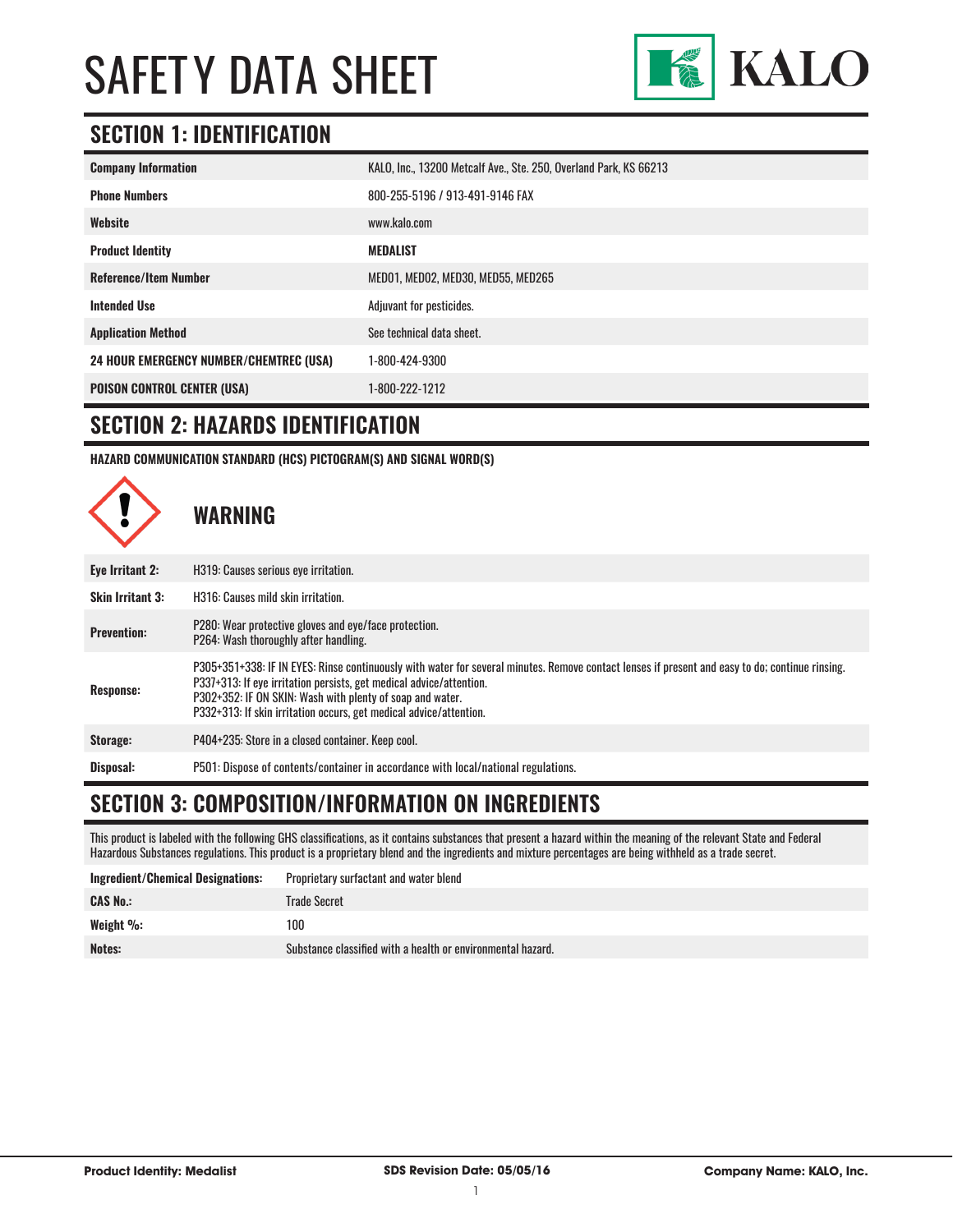# SAFETY DATA SHEET



## **SECTION 4: FIRST AID MEASURES**

#### **[DESCRIPTIONS]**

| General:           | In all cases of doubt, or when symptoms persist, seek medical attention. Never give anything by mouth to an unconscious person.                                                                                                         |
|--------------------|-----------------------------------------------------------------------------------------------------------------------------------------------------------------------------------------------------------------------------------------|
| <b>Inhalation:</b> | Remove to fresh air. Keep patient warm and at rest. If breathing is irregular or stopped, give artificial respiration. If unconscious, place in the recovery<br>position and obtain immediate medical attention. Give nothing by mouth. |
| Eyes:              | Irrigate copiously with clean fresh water for at least 10 minutes, holding the eyelids apart and seek medical attention.                                                                                                                |
| <b>Skin:</b>       | Remove contaminated clothing. Wash skin thoroughly with soap and water or use a recognized skin cleanser. Do NOT use solvents or thinners.                                                                                              |
| Ingestion:         | If accidentally swallowed, obtain immediate medical attention. Keep at rest. Do NOT induce vomiting.                                                                                                                                    |
|                    | [MOST IMPORTANT SYMPTOMS AND EFFECTS, BOTH ACUTE AND DELAYED]                                                                                                                                                                           |
| Overview:          | No adverse symptoms or effects anticipated under normal handling conditions. See Section 2 for further details.                                                                                                                         |
| Eyes:              | Causes serious eye irritation.                                                                                                                                                                                                          |
| Skin:              | Causes mild skin irritation.                                                                                                                                                                                                            |
|                    |                                                                                                                                                                                                                                         |

# **SECTION 5: FIREFIGHTING MEASURES**

| <b>Extinguishing Media:</b>     | Alcohol resistant foam, CO <sup>2</sup> , powder, or water spray. Do not use water jet.                                                                                                                                                                                                                                                                |
|---------------------------------|--------------------------------------------------------------------------------------------------------------------------------------------------------------------------------------------------------------------------------------------------------------------------------------------------------------------------------------------------------|
| <b>Special Hazards:</b>         | Combustion may yield smoke, carbon monoxide, and other products of incomplete combustion. Oxides of sulfur, nitrogen or phosphorus may<br>also be formed. Never use welding or cutting torches on or near container, even if empty.                                                                                                                    |
| <b>Advice For Firefighters:</b> | Evacuate area. Prevent contamination from run-off of adjacent areas, streams, drinking water and sewers. Do not flush down sewers or other<br>drainage systems. Exposed firefighters must wear standard protective equipment and in enclosed areas self-contained breathing apparatus.<br>Use water-spray to cool fire-exposed surfaces and personnel. |

# **SECTION 6: ACCIDENTAL RELEASE MEASURES**

| <b>Precautions/Procedures:</b>                                         | Keep all sources of ignition away from spill/release. In case of a major spill or spillage in a confined space evacuate the area and<br>check vapor levels.                                                                                                                                                                                                                                                                                                                                                                                                                                                                                                               |
|------------------------------------------------------------------------|---------------------------------------------------------------------------------------------------------------------------------------------------------------------------------------------------------------------------------------------------------------------------------------------------------------------------------------------------------------------------------------------------------------------------------------------------------------------------------------------------------------------------------------------------------------------------------------------------------------------------------------------------------------------------|
| <b>Environmental Precautions:</b>                                      | Do not allow spills to enter drains or water courses.                                                                                                                                                                                                                                                                                                                                                                                                                                                                                                                                                                                                                     |
| <b>Methods and Material For</b><br><b>Containment and Cleaning Up:</b> | Ventilate the area and avoid breathing vapors. Take the personal protective measures listed in Section 8. Contain and absorb spillage<br>with non-combustible materials (e.g. sand/earth/vermiculite). Place in closed containers outside buildings and dispose of according<br>to the Waste Regulations (see Section 13). Clean, preferably with a detergent. Do not use solvents. Do not allow spills to enter drains<br>or water courses. If drains, sewers, streams or lakes are contaminated, inform the local water company immediately. In the case of<br>contamination of rivers, streams, or lakes, the Environmental Protection Agency should also be informed. |

# **SECTION 7: HANDLING AND STORAGE**

| <b>Precautions For Safe Handling:</b> | Do not get in eyes, on skin, or on clothing. Do not breathe vapors or mists. Keep container closed. Use only with adequate<br>ventilation. Use good personal hygiene practices. Wash hands before eating, drinking, smoking. Remove contaminated clothing<br>and wash before reuse. Destroy contaminated belts and shoes and other items that cannot be decontaminated. Have evewash<br>accessible to use in handling area. See Section 2 for further details. |
|---------------------------------------|----------------------------------------------------------------------------------------------------------------------------------------------------------------------------------------------------------------------------------------------------------------------------------------------------------------------------------------------------------------------------------------------------------------------------------------------------------------|
| <b>Conditions For Safe Storage:</b>   | Store in tightly closed containers in dry, well-ventilated area, away from excessive heat and incompatibles.<br>See Section 2 for further details.                                                                                                                                                                                                                                                                                                             |
| <b>Incompatible Materials:</b>        | Oxidizing agents.                                                                                                                                                                                                                                                                                                                                                                                                                                              |
| <b>Specific End Use(s):</b>           | Adjuvant for pesticides.                                                                                                                                                                                                                                                                                                                                                                                                                                       |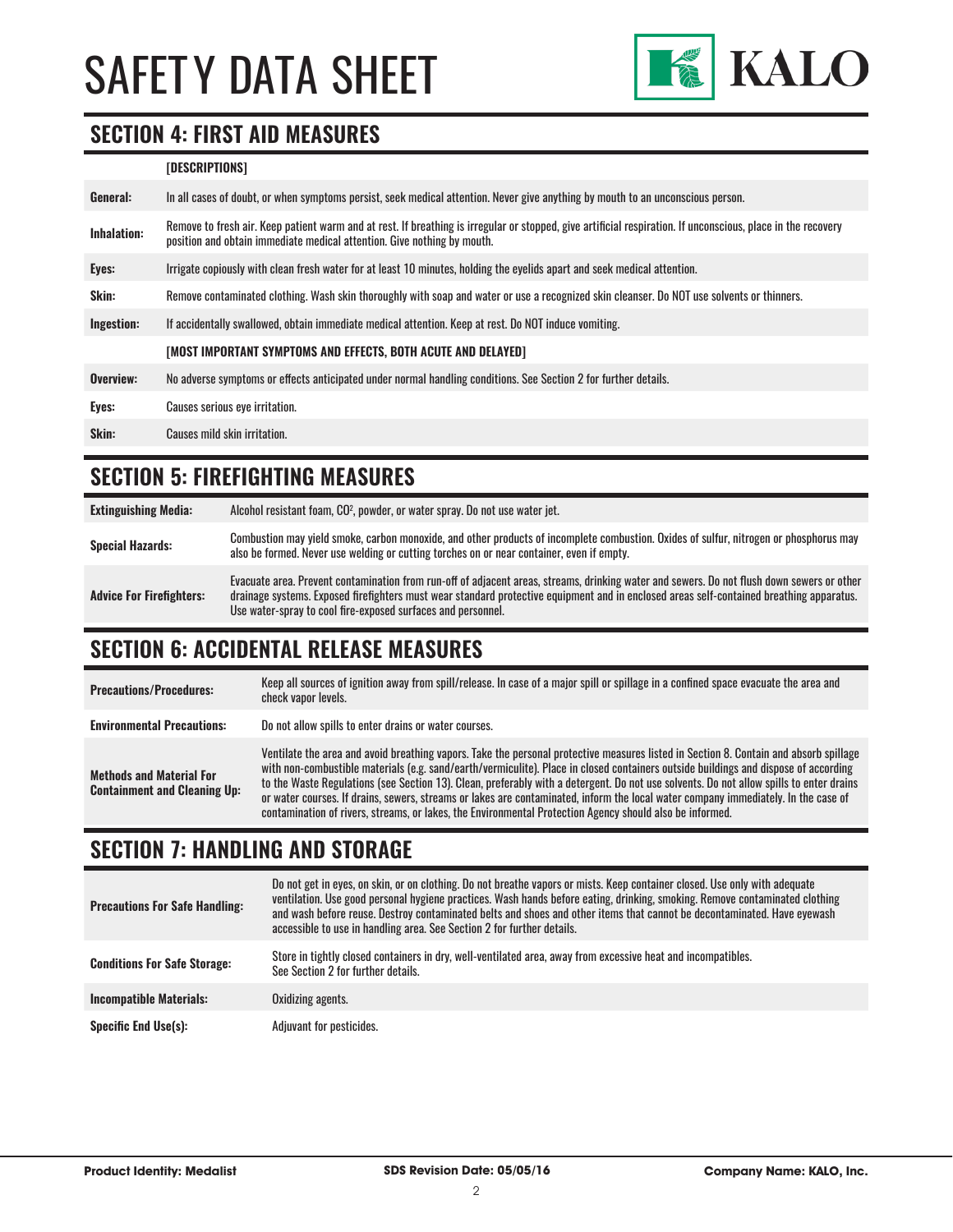# SAFETY DATA SHEET



## **SECTION 8: EXPOSURE CONTROLS/PERSONAL PROTECTION**

| <b>Exposure Data:</b>        | This product contains no ingredients (at greater than 0.1%) with established limits for exposure under OSHA, ACGIH and/or NIOSH.                                                                                                                                                                                                       |
|------------------------------|----------------------------------------------------------------------------------------------------------------------------------------------------------------------------------------------------------------------------------------------------------------------------------------------------------------------------------------|
| <b>Carcinogen Data:</b>      | This product contains no ingredients (at greater than 0.1%) that are suspected of being or known to be a carcinogen under OSHA, NTP or IARC.                                                                                                                                                                                           |
|                              | [PERSONAL PROTECTIVE EQUIPMENT]                                                                                                                                                                                                                                                                                                        |
| <b>Respiratory:</b>          | If workers are exposed to concentrations above the exposure limit, they must use the appropriate certified respirators.                                                                                                                                                                                                                |
| Eyes:                        | Wear safety eyewear (e.g. safety spectacles/goggles/visors) to protect against the splash of liquids.                                                                                                                                                                                                                                  |
| Skin:                        | Overalls, which cover the body, arms, and legs, should be worn. Skin should not be exposed. All parts of the body should be washed after<br>contact.                                                                                                                                                                                   |
| <b>Engineering Controls:</b> | Provide adequate ventilation. Where reasonably practicable, this should be achieved by the use of local exhaust ventilation and good general<br>extraction. If these are not sufficient to maintain concentrations of particulates, and any vapor below occupational exposure limits, suitable<br>respiratory protection must be worn. |
| <b>Other Work Practices:</b> | See technical data sheet.                                                                                                                                                                                                                                                                                                              |

# **SECTION 9: PHYSICAL AND CHEMICAL PROPERTIES**

| Appearance:                                       | <b>Slightly Hazy Pale Yellow Liquid</b> |
|---------------------------------------------------|-----------------------------------------|
| Odor:                                             | Sweet                                   |
| <b>Odor Threshold:</b>                            | <b>Not Measured</b>                     |
| pH (1% aqueous solution):                         | $5.5 - 6.0$                             |
| <b>Specific Gravity:</b>                          | 1.03                                    |
| <b>Flashpoint:</b>                                | >200°F (>94°C) SETA FLASH Closed Cup    |
| <b>Solubility in Water:</b>                       | Soluble                                 |
| Viscosity (cSt):                                  | <b>Not Measured</b>                     |
| $VOC\%$ :                                         | <b>Not Measured</b>                     |
| <b>Density:</b>                                   | <b>Not Measured</b>                     |
| <b>Vapor Density:</b>                             | <b>Heavier Than Air</b>                 |
| <b>Melting/Freezing Points:</b>                   | <b>Not Measured</b>                     |
| Initial Boiling Point/Range (OF/OC):              | <b>Not Measured</b>                     |
| <b>Flammability (Solid, Gas):</b>                 | <b>Not Measured</b>                     |
| <b>Upper Flammability/Explosive Limits:</b>       | <b>Not Measured</b>                     |
| <b>Lower Flammability/Explosive Limits:</b>       | <b>Not Measured</b>                     |
| <b>Decomposition Temperature:</b>                 | <b>Not Measured</b>                     |
| <b>Auto-Ignition Temperature:</b>                 | <b>Not Measured</b>                     |
| Partition Co-Efficient n-octanol/water (Log Kow): | <b>Not Measured</b>                     |
| <b>Evaporation Rate (Ether=1):</b>                | <b>Not Measured</b>                     |
| Other:                                            | No other relevant information.          |

# **SECTION 10: STABILITY AND REACTIVITY**

| <b>Reactivity:</b>                       | Not chemically reactive.                                       |
|------------------------------------------|----------------------------------------------------------------|
| <b>Chemical Stability:</b>               | Stable under normal ambient and anticipated conditions of use. |
| <b>Hazardous Reactions:</b>              | Hazardous reactions not anticipated.                           |
| <b>Conditions To Avoid:</b>              | Extreme heat, open flame and incompatibles.                    |
| <b>Incompatible Materials:</b>           | Oxidizing agents.                                              |
| <b>Hazardous Decomposition Products:</b> | Not anticipated under normal conditions of use.                |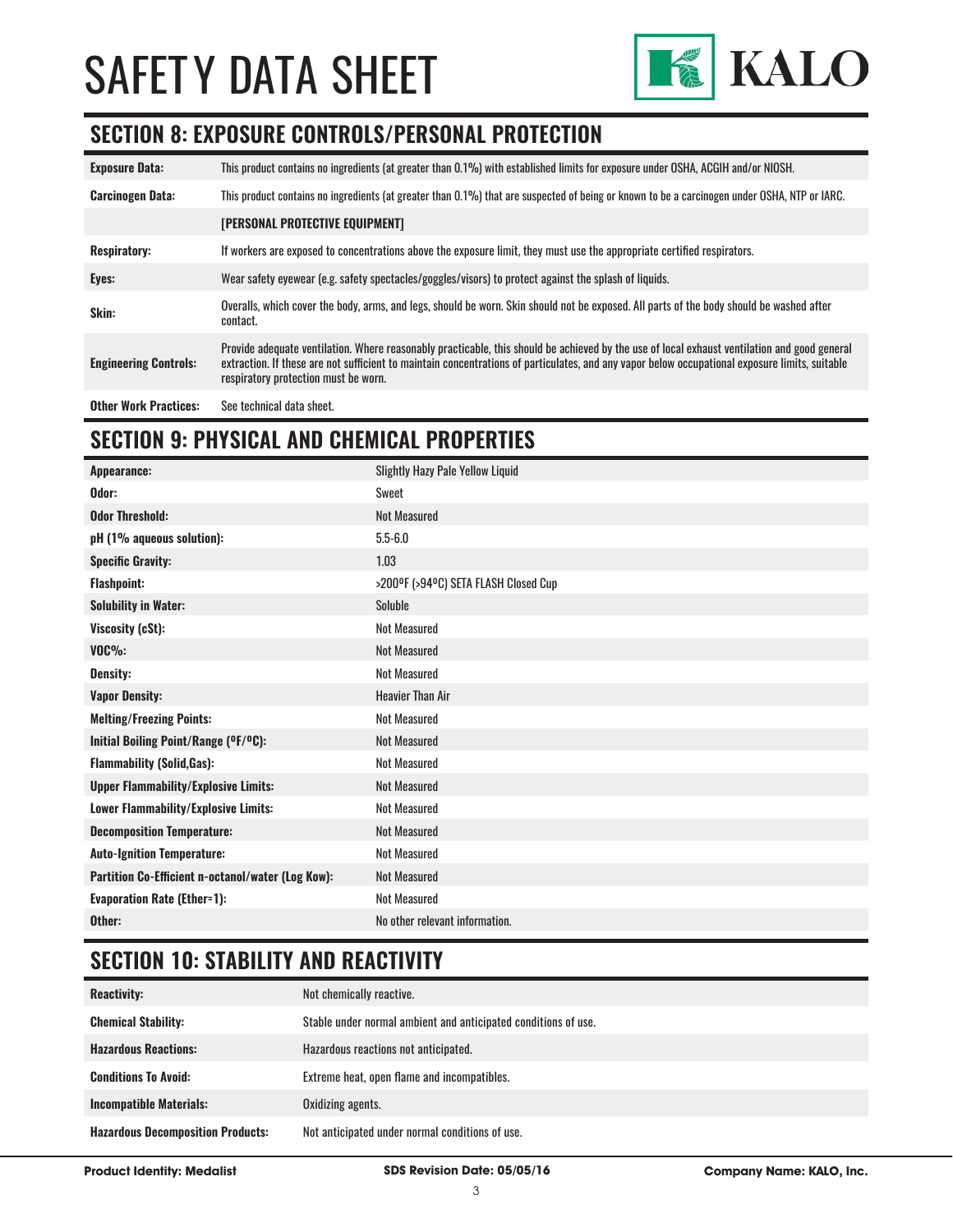# SAFET Y DATA SHEET



### **SECTION 11: TOXICOLOGICAL INFORMATION**

|                                                                   | [ACUTE TOXICITY ESTIMATE]              |                            |
|-------------------------------------------------------------------|----------------------------------------|----------------------------|
| Ingredients:                                                      | Proprietary Surfactant and Water Blend |                            |
| Oral LD50mg/kg:                                                   | >5,000.00/Category: NA                 |                            |
| Skin LD50mg/kg:                                                   | >5,000.00/Category: NA                 |                            |
| Inhalation Vapor LC50mg/L/4hr:                                    | No Data Available                      |                            |
| Inhalation Dust/Mist LC50mg/L/4hr:                                | No Data Available                      |                            |
| <b>ITEM</b>                                                       | <b>HAZARD</b>                          | <b>CATEGORY</b>            |
| <b>Acute Toxicity (mouth):</b>                                    | Not Applicable                         | $\overline{\phantom{a}}$   |
| <b>Acute Toxicity (skin):</b>                                     | Not Applicable                         | $\overline{\phantom{a}}$   |
| <b>Acute Toxicity (inhalation):</b>                               | Not Applicable                         | $\overline{\phantom{a}}$   |
| <b>Skin Corrosion/Irritation:</b>                                 | <b>Causes mild skin irritation.</b>    | 3                          |
| <b>Eye Damage/Irritation:</b>                                     | <b>Causes serious eye irritation.</b>  | $\mathbf 2$                |
| <b>Sensitization (respiratory):</b>                               | Not Applicable                         | $\overline{\phantom{a}}$   |
| <b>Sensitization (skin):</b>                                      | Not Applicable                         | $\overline{\phantom{a}}$ . |
| <b>Germ Toxicity:</b>                                             | Not Applicable                         | --                         |
| <b>Carcinogenicity:</b>                                           | Not Applicable                         | $\overline{\phantom{a}}$   |
| <b>Reproductive Toxicity:</b>                                     | Not Applicable                         | $\overline{\phantom{a}}$   |
| Specific Target Organ Systemic Toxicity-Single Exposure:          | Not Applicable                         | $-$                        |
| <b>Specific Target Organ Systemic Toxicity-Repeated Exposure:</b> | Not Applicable                         |                            |
| <b>Aspiration Hazard:</b>                                         | <b>Not Applicable</b>                  | $\overline{\phantom{a}}$   |

# **SECTION 12: ECOLOGICAL INFORMATION**

| <b>Toxicity:</b>                       | No additional information provided for this product.                                                                                                |
|----------------------------------------|-----------------------------------------------------------------------------------------------------------------------------------------------------|
| Agua-toxicity:                         | This product is not expected to be harmful to the aquatic environment. However, ecotoxicity studies have not been conducted on<br>this preparation. |
| <b>Persistence and Degradability:</b>  | There is no data available on the preparation itself.                                                                                               |
| <b>Bioaccumulative Potential:</b>      | No data available.                                                                                                                                  |
| <b>Mobility In Soil:</b>               | No data available.                                                                                                                                  |
| <b>Results of PBT and vPvB Assess:</b> | This product contains no PBT/vPvB chemicals.                                                                                                        |
| <b>Other Adverse Effects:</b>          | No data available.                                                                                                                                  |

# **SECTION 13: DISPOSAL CONSIDERATIONS**

**Waste Treatment Methods:** Do not allow into drains or water courses. Wastes and emptied containers should be disposed of in accordance with regulations made under the Control of Pollution Act and the Environmental Protection Act. Using information provided in this data sheet advice should be obtained from the Waste Regulation Authority, whether the special waste regulations apply. Dispose of contents in accordance with local and national regulations.